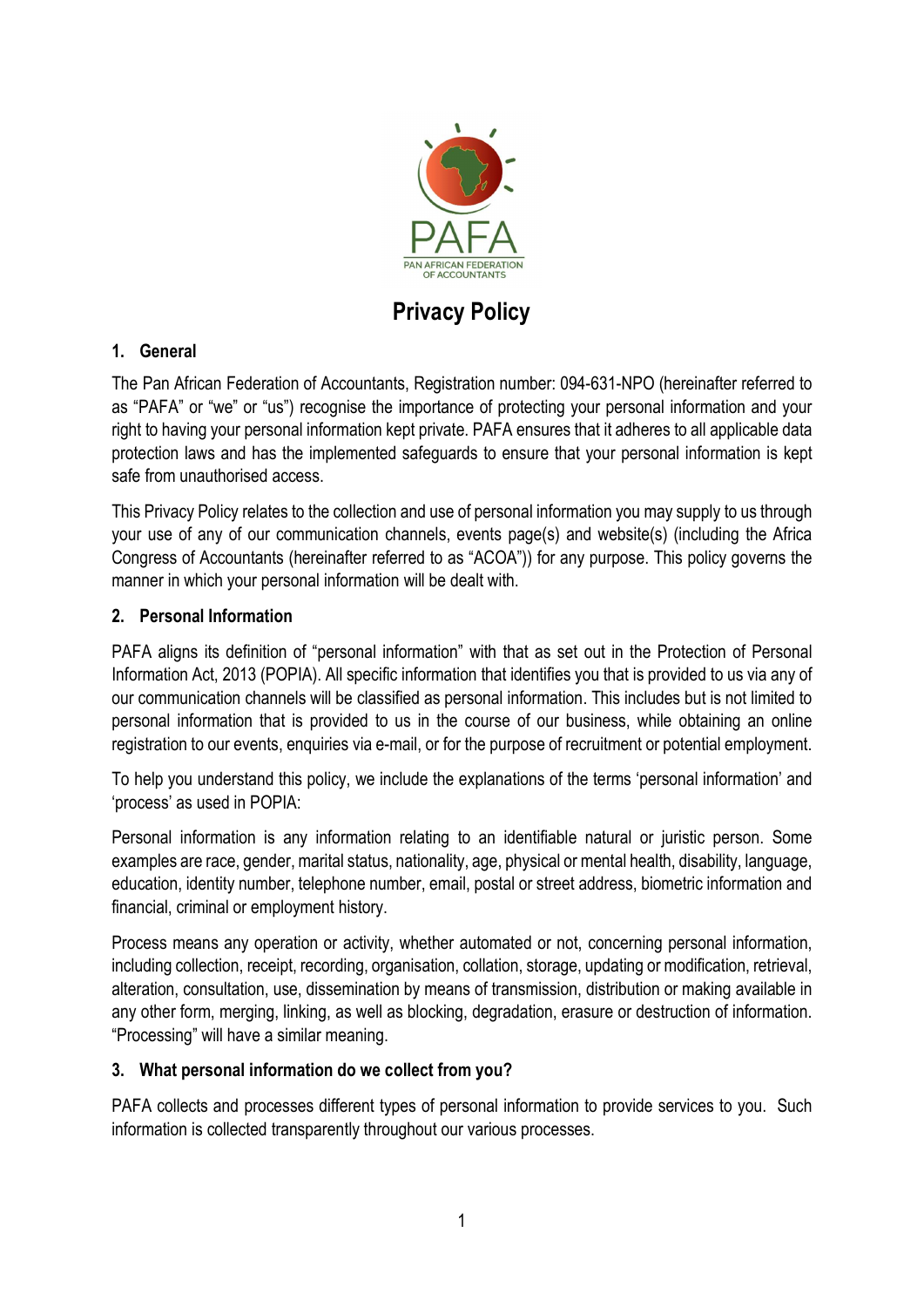Should you decide to register or engage with us and/or use any of our services, you thereby expressly consent to us (1) processing the personal information that you provide to us or that is provided to us by other responsible parties that you have consented to process your personal information and (2) using the following types of information about you when you use any of our communication channels or any portal:

### Information that is automatically collected:

We might use Cookies (small text files stored in your browser) and other techniques to follow your movements on our website. These collect information that makes the website remember you and tells us how you use our website. This, in turn, helps us make our website relevant to your interests and needs.

They also help us find information once you have logged in or help us link your browsing information to you and your personal information, for example, when you choose to register for an event. We may use a persistent Cookie (a Cookie that stays linked to your browser) to record your details so we can recognise you if you visit our website again.

Cookies by themselves cannot be used to discover your identity. Cookies do not damage your computer. You can set your browser to notify you when you receive a Cookie. This enables you to decide if you want to accept it or not. If you choose not to accept Cookies from our website this may limit its functionalities or performance.

# 4. When do we collect your personal information?

When you utilise any of our communication channels, contents, or services.

### 5. Processing of Information

In terms of POPIA, personal information must be processed for a specified purpose. We will process your personal information only for a legitimate business purpose and a necessary function of your engagement with any of our communication channels, services or any portal and you have expressly consented to this or in instances where same is permissible by law.

#### We use your personal information in order to do the following:

- identify you;
- provide the services and products you have requested:
- process your requests or instructions;
- manage the services we provide to you:
- follow the laws of the country where we are domiciled, for the time being South Africa;
- offer our Stakeholders (Third Parties) products and services to you, unless you have opted out from receiving such material;
- perform the necessary checks for the purpose of recruitment or potential employment;
- to enable you to provide us with your contracted services;
- for permissible reasons as provided for by POPIA or any other regulatory instrument;
- to improve our content, services, or website.

Personal information will only be retained by PAFA for as long as necessary to fulfil the purposes for which that personal information was collected, or as permitted in terms of applicable law.

You should not provide us with any personal information, where the provision of same will be considered to be in breach of this policy or POPIA.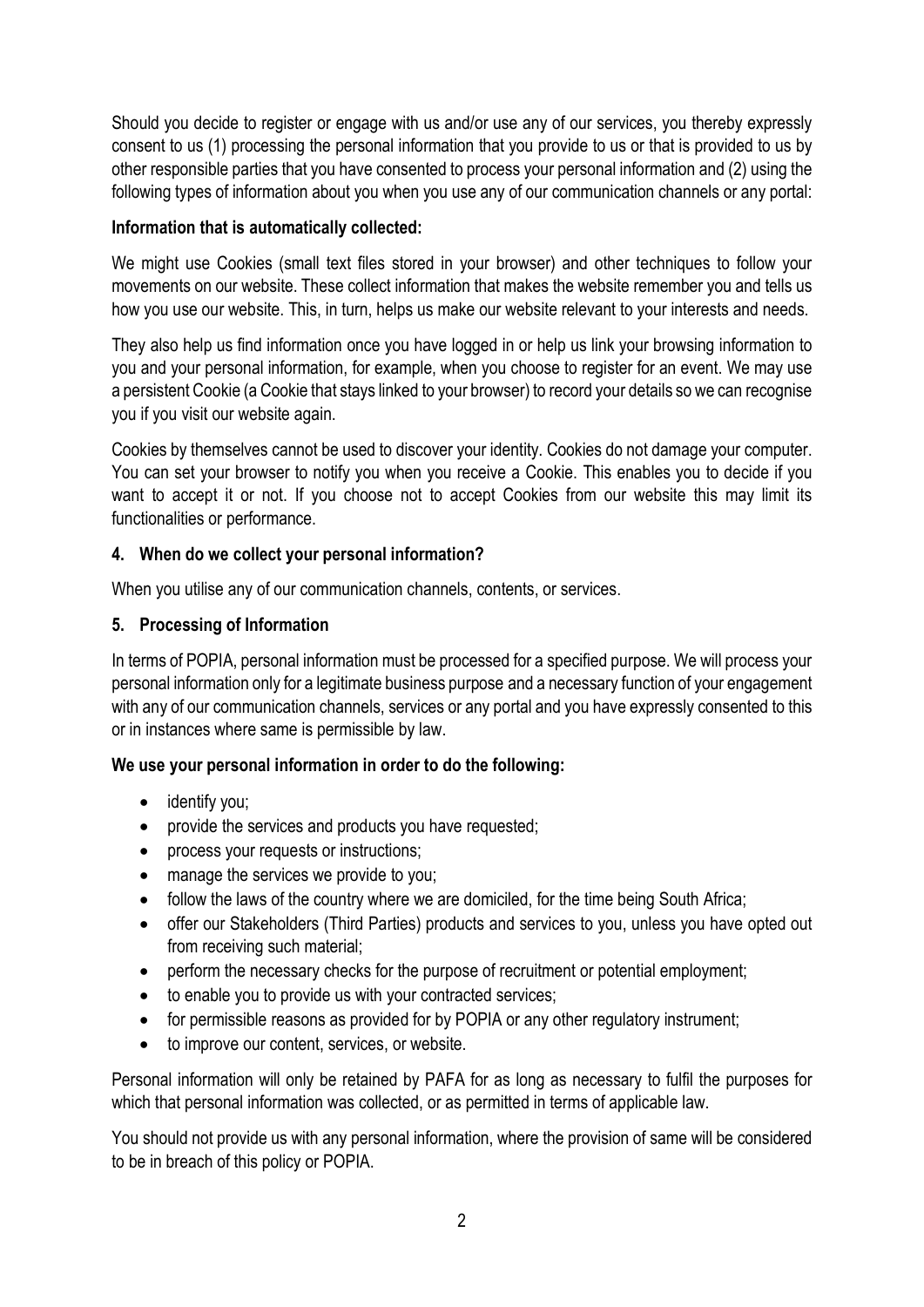You warrant that the personal information disclosed to us is directly from you as the user or in connection with the services and all such personal information is lawfully yours to provide. You also warrant that any personal information provided to us by a third-party, was obtained by that third-party from you and lawfully provided to us with your express consent to that responsible party to do so.

# 6. Sharing of Information

PAFA does not and will not sell or provide personal information to third parties for independent use. We may, however, share personal information with our business partners and/or associates if the sharing of such information is required to provide any of our services or products to you, to protect our or your legitimate interest. However, our business partners and/or associates will adhere to using your information only as directed by PAFA. PAFA will enter into written agreements with such third-party service providers to ensure that they comply with applicable laws pursuant to the processing of personal information provided to it by PAFA from time to time.

PAFA may transfer personal information to a third party who is in a foreign country to administer certain services but may only do so subject to the provisions of POPIA. Whenever we transfer your personal information to a foreign country, we will ensure a similar degree of protection by (1) transferring the information only to countries that have been deemed to provide an adequate level of protection for personal information or (2) ensuring our agreements with such parties provide such level of protection.

Below is a list of instances of where we may disclose your personal information to third parties. Please note that the list below is not exhaustive:

- Personal information, as well as information of your attendance at our events, with various professional accountancy organisations.
- When any regulatory authority for the applicable sectors requests same.
- To comply with any regulation passed under relevant legislation, or any legal process.
- To enforce and protect our rights and property (including intellectual property) and/or where we have a legitimate interest to do so.
- When you have expressly authorised us to do so.
- If we undergo a change in business registration or location.
- In the interest of national security.
- For the purpose of recruitment or potential employment within PAFA.

# 7. Third Party Links

This privacy policy only applies to PAFA's use of data. Our websites, services or products may, from time-to-time, contain links to use or be on external sites. PAFA is not responsible for the privacy policies, or the content of such sites and we recommend that you read the privacy policies of any external site you use or access through any of our communication channels. Similarly, if you are directed to our website from a third party, we are not responsible for the privacy policy or practices of the third party. We recommend you read their privacy policy.

# 8. Protection of Information

We value the information that you choose to provide us and will therefore take reasonable steps to protect your personal information from loss, misuse or unauthorised alteration and/or access. The information we maintain concerning our members, communities, all our employees and potential job applicants is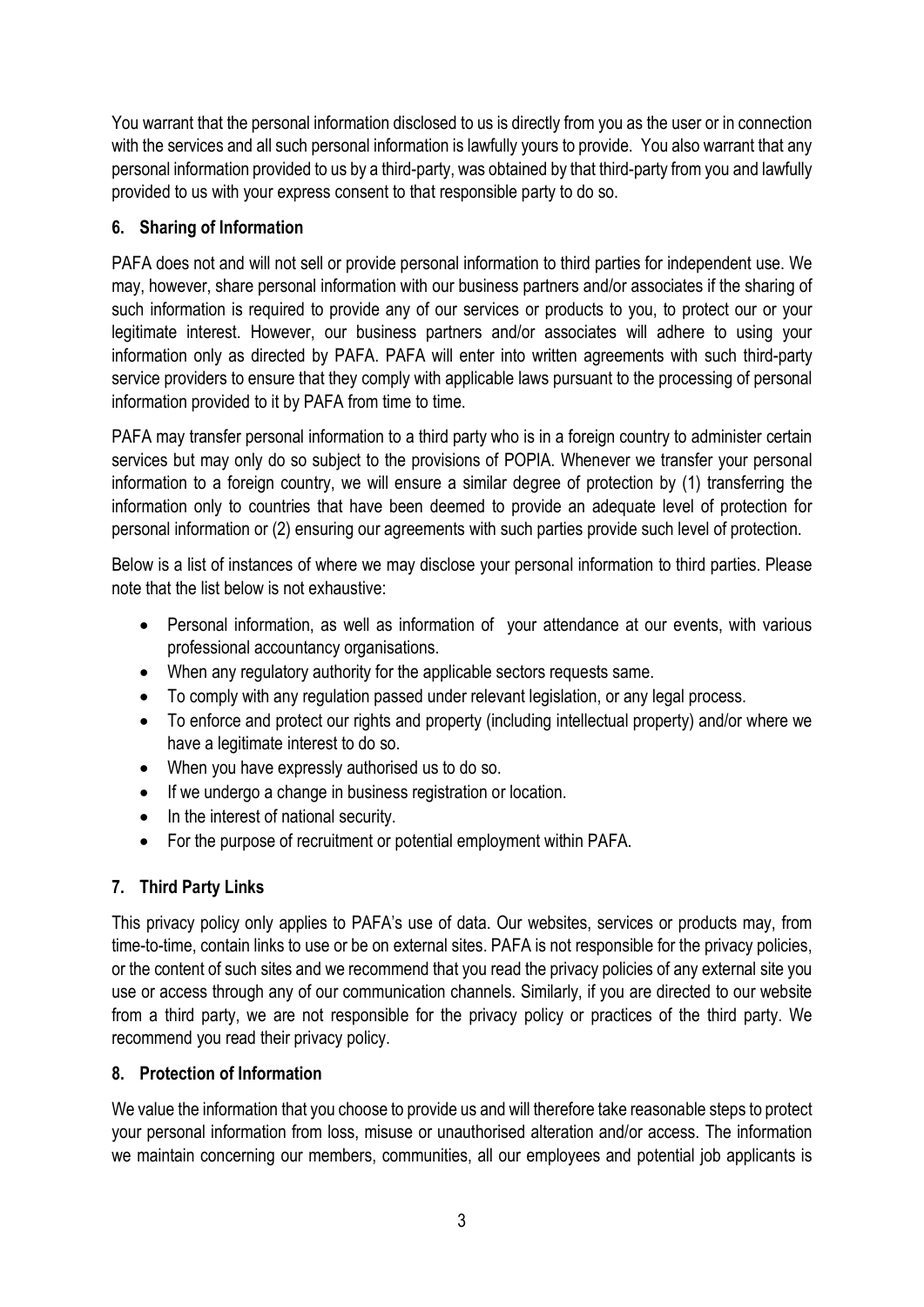stored in databases stored in the cloud or network that ensures the privacy and confidentiality of that information.

PAFA uses reputable ICT, data and software service providers to prevent any unauthorised access to your personal information. We procure up to date and latest software in line with the latest global developments in security technology to ensure that your personal information stored with us is adequately secured and protected at all times.

You must always keep your personal information confidential and ensure that you do not disclose it to anyone.

Should you at any time feel that you no longer wish to be contacted by us for any purpose whatsoever, you should advise us to that effect via email.

We retain all data that is required for us to discharge our business activities for historical, statistical and research purposes. We have established appropriate safeguards against the records being used for any other purposes.

PAFA will furnish you with a reasonable opportunity to object (opt-out) to the use of your personal information for PAFA' s marketing purposes when collecting the personal information and on the occasion of each communication to the data subject for purposes of direct marketing.

### 9. Your Rights and Obligations

You have a right to access personal information that we hold about you and where such access is necessary for you to exercise and/or protect any of your rights.

In terms of POPIA, you have the following rights with regards to your personal information:

- Have your personal information processed in accordance with lawful processing conditions;
- Be informed about how your personal information is being used;
- Access personal information we hold about you in terms of section 10 below;
- Challenge the accuracy or completeness of your personal information in PAFA's records at any time;
- Request us to correct any mistake in your personal information that is inaccurate, irrelevant, excessive, out of date, incomplete, misleading or obtained unlawfully;
- Require us to delete or destroy a record of personal information where we are no longer authorised to retain the information;
- Object to automated decision making which results in legal effects concerning you or similarly significantly affects you;
- Object in certain situations to our continued processing of your personal information in certain circumstances.

While it is our policy to respect the rights of individuals, please be aware that your rights are subject to certain exemptions provided for in terms of legislation.

# 10. Access to Personal Information Request

To request access to your personal information held by us, you must follow the process outlined in our Access to Information Manual ("Manual") for a personal access request. The Manual can be requested via email.